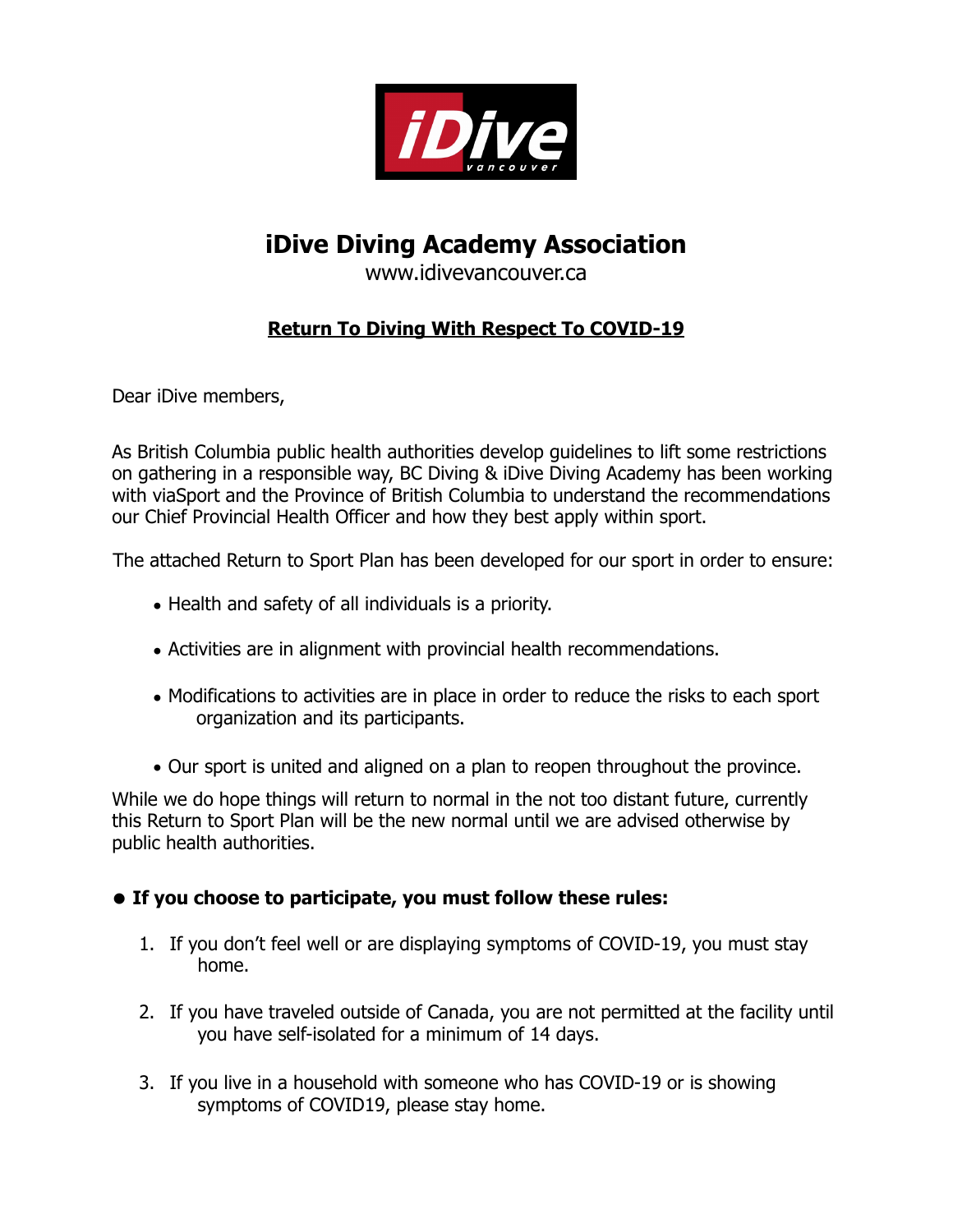- 4. Wash your hands before participating
- 5. Bring your own equipment, water bottle and hand sanitizer
- 6. Comply with physical distancing measures at all time
- 7. Avoid physical contact with others, including shaking hands, high fives, etc.
- 8. Leave the training area as quickly as possible after you finish

Our Return to Sport Plan is based on current public health guidance. While we are all doing our best to minimize the risk of exposure to COVID-19, while the virus circulates in our communities it is impossible to completely eliminate the risk. Each participant must make their own decision as to whether it is in their best interest to resume participation at this time. You must take into account your own circumstances and make the decision that is right for you. Should you choose to join us, we require your full cooperation with our Return to Sport Plan.

Sincerely,

**Brad Tone Club President iDive Diving Academy Association**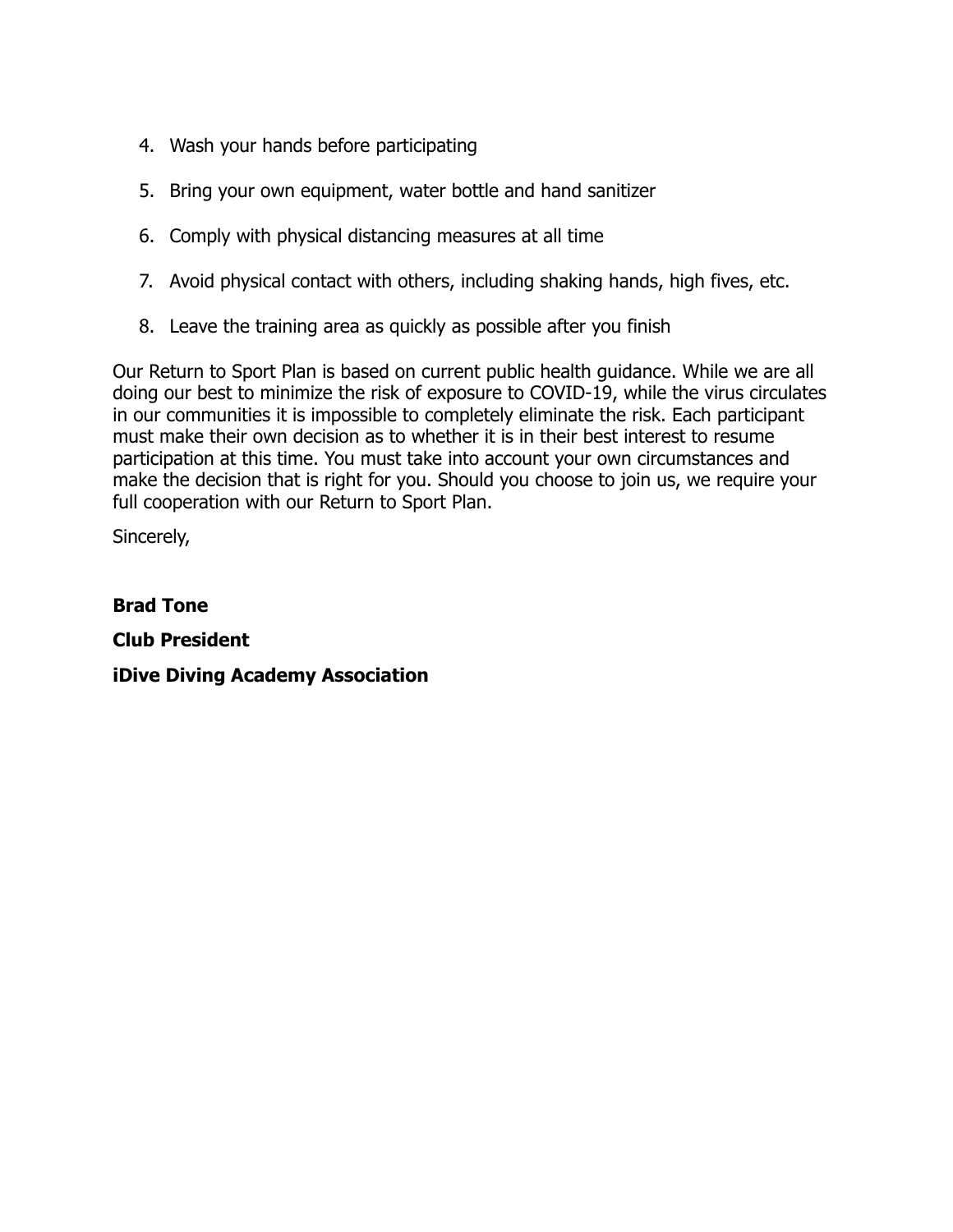# **Return to Diving Guideline**

- Abides by the guidelines set out by viaSport and BC Diving.
- Has completed and submitted the safety plan template to the facilities used by iDive Diving Academy. Vancouver Aquatic Center, Hillcrest Aquatic Center.
- Has trained our coaches and staff on the safe Return to Sport guidelines, PPE use and outbreak procedures.
- Has assigned a Return to Sport Manager.

The iDive Diving Academy will follow the BC Diving Return to Sport Protocol and Guidelines. The specific actions to keep everyone safe in our daily training environment are outlined below.

Our return to sport manager will respond to any questions or concerns regarding the new protocols and training guidelines. Please direct any questions or concerns to the Return to Sport Manager. Any members that are test positive COVID-19 cases or suspected cases please inform the Return to Sport Manager.

iDive Diving Academy's Return to Sport Manager is: Yan Yang

- Email: yan@idivevancouver.ca
- Phone: (604)787-7816

These guidelines are a working document and will be coordinated with the facilities used by the club. The guidelines may be updated as new information arises from viaSport and Diving Canada.

## **PRIMARY PRINCIPLE**

- 1. Any individual that is experiencing COVID-19 symptoms should remain home and self-isolate for 14 days.
- 2. Any individual that has come into direct contact with anyone that has COVID-19 should self-isolate for 14 days.
- 3. Any individual that has travelled outside of Canada should self-isolate for 14 days.
- 4. Participants must have their Acknowledgement of Risk and Declaration of Compliance forms completed before returning to training.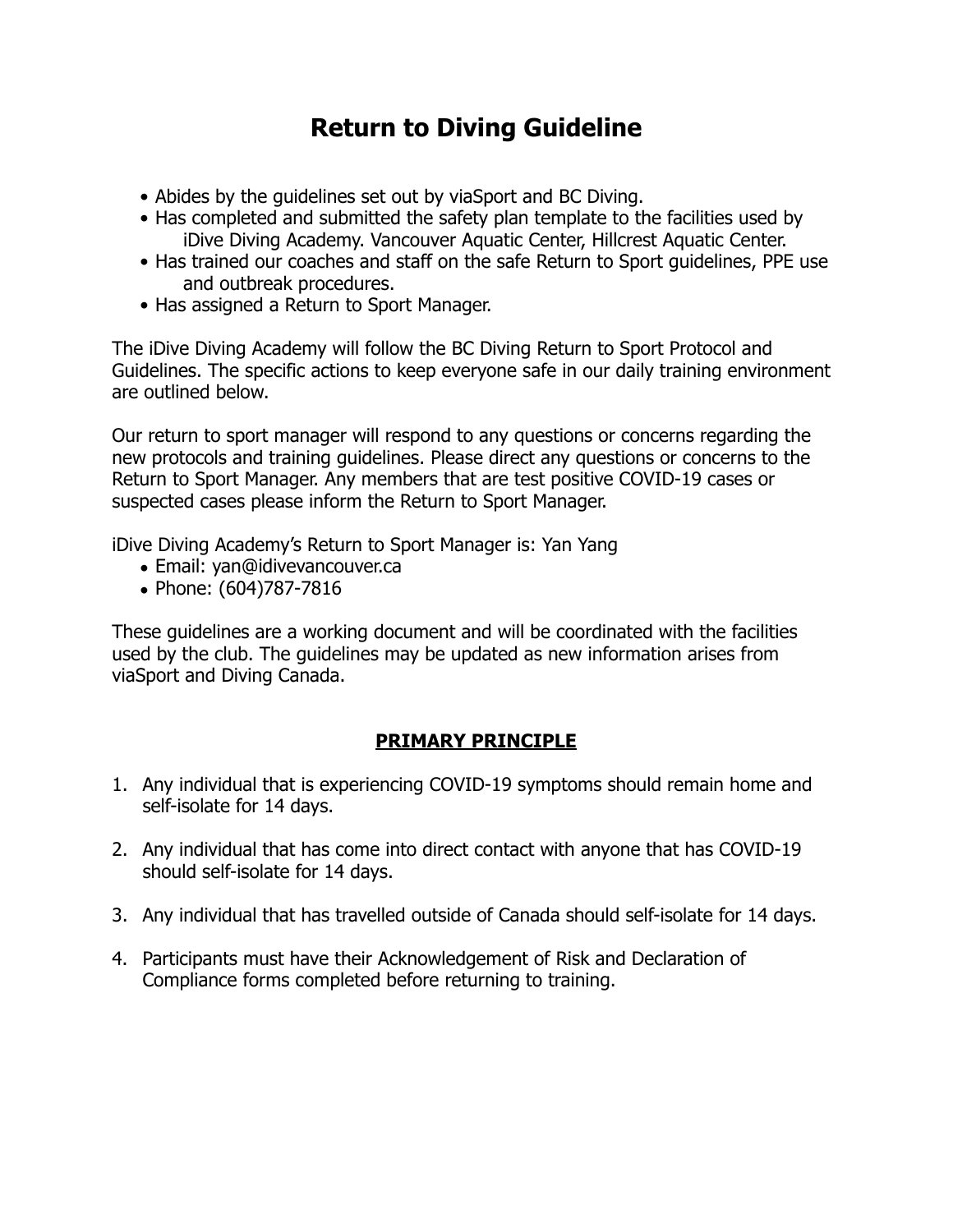#### **DRYLAND TRAINING**

#### **(Outdoors, in the gym and at the pool)**

- 1. Prior to each training session, each participant will be required to answer the questions on the return to sport questionnaire. If anyone has any positive response the Return to Sport Manager will be informed and the BC Diving Illness Policy will be invoked.
- 2. Diving participants will enter and exit from the designated entrance (and exit) only.
- 3. Group size maximum of 6 athletes/ coach.
- 4. Athletes will arrive changed to any training session (participants will not use the change rooms at the facility).
- 5. Everyone to maintain a distance of 2m between all other individuals during the entire training session. (ie. No hand spotting, no high fives, hugs etc. during this phase).
- 6. Equipment (trampoline bed, padding and crash mats, stretching mats) to be disinfected before and after every use.
- 7. No sharing of any personal equipment during the training session (water bottles, mats, etc.)
- 8. Parents to remain outside of the facility at all times.
- 9. Bathroom breaks to follow facility guidelines- hand sanitize before and after.
- 10. Dryboard/Trampoline / Spotting Rig Harness Use:
	- a) Divers who can safely secure their harness will do so. In other cases, the coach will assist while wearing a mask and gloves.
	- b) The harness and ropes will be cleaned after each use with disinfectant.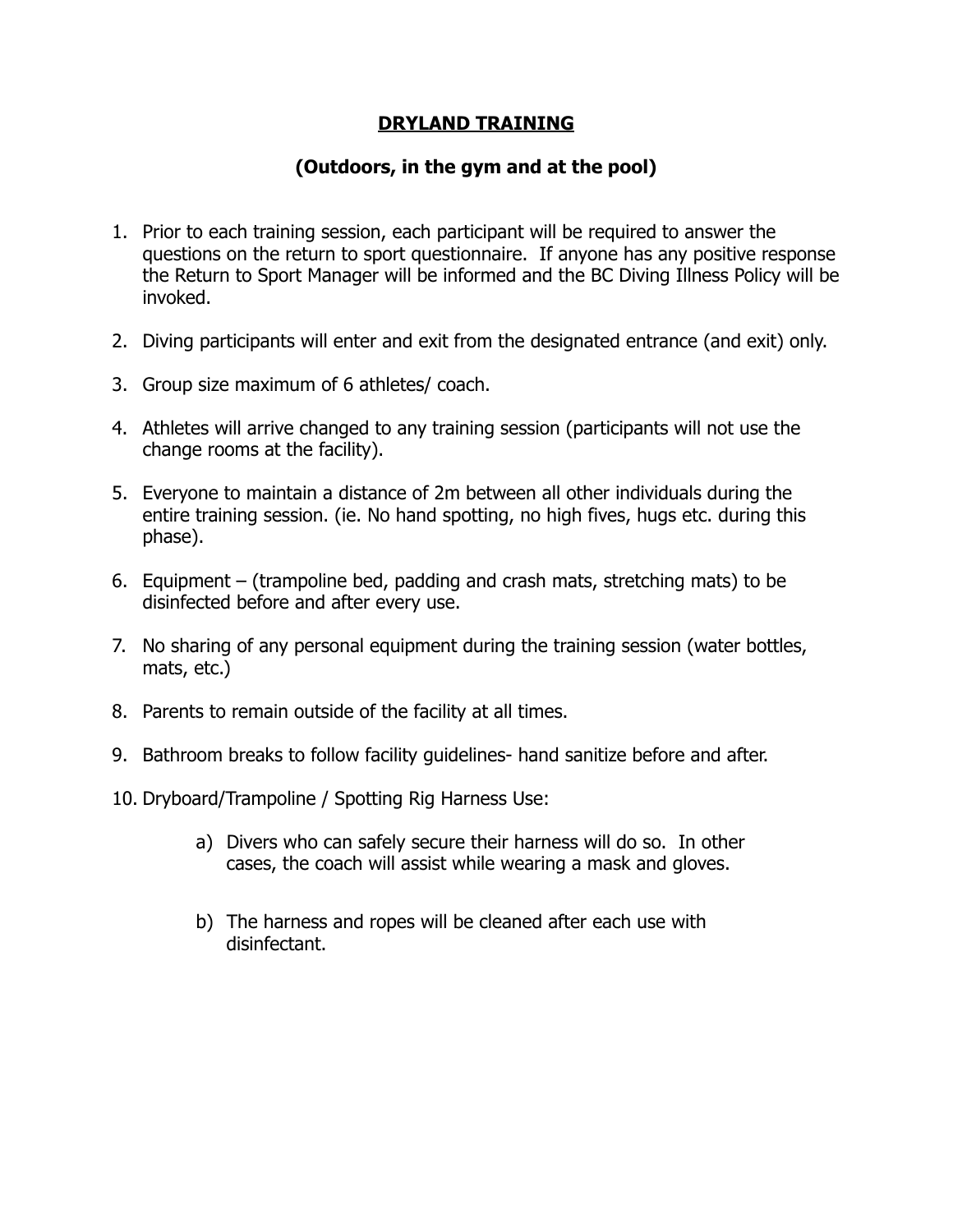## **POOL/ WATER TRAINING**

#### • **Same rules as dryland training plus**:

- 1. Athletes must use their own chamois only. No sharing and chamois must remain in a designated location. No throwing chamois into the water or on the deck.
- 2. Diver to be at the side of the pool before the next athlete dives off the same diving board.
- 3. Maximum of 12 athletes in the Dive Tank area at one time. A maximum of 3 divers per diving board as divers maintain 2m distance at all times.
- 4. Attendance records will be kept and saved by coaches for 2 months.

#### **OUTBREAK PLAN**

An "outbreak" is two or more cases; a "case" is a single case of COVID-19.

- 1. If an outbreak is identified, the Return to Sport Manager is to be notified. The Return to Sport Manager will modify, restrict, postpone or cancel activities. They will also notify the facility operator.
- 2. If staff (including volunteers) or a participant reports they are suspected or confirmed to have COVID-19 and have been at the training/activity place, enhanced cleaning measures will be implemented to reduce risk of transmission. The facility operator will be notified.
- 3. The Illness Policy will be implemented, and individuals will be advised to:
	- a) Self-isolate.
	- b) Monitor their symptoms daily, report respiratory illness and not to return to activity for at least 10 days following the onset of fever, chills, cough, shortness of breath, sore throat and painful swallowing, stuffy or runny nose, loss of sense of smell, headache, muscle aches, fatigue and loss of appetite.
	- c) Use the COVID-19 self-assessment tool at BC COVID-19 Self-Assessment Tool to help determine if further assessment or testing for COVID-19 is needed:
		- Individuals can contact 8-1-1 if further health advice is required and 9-1-1 if it is an emergency.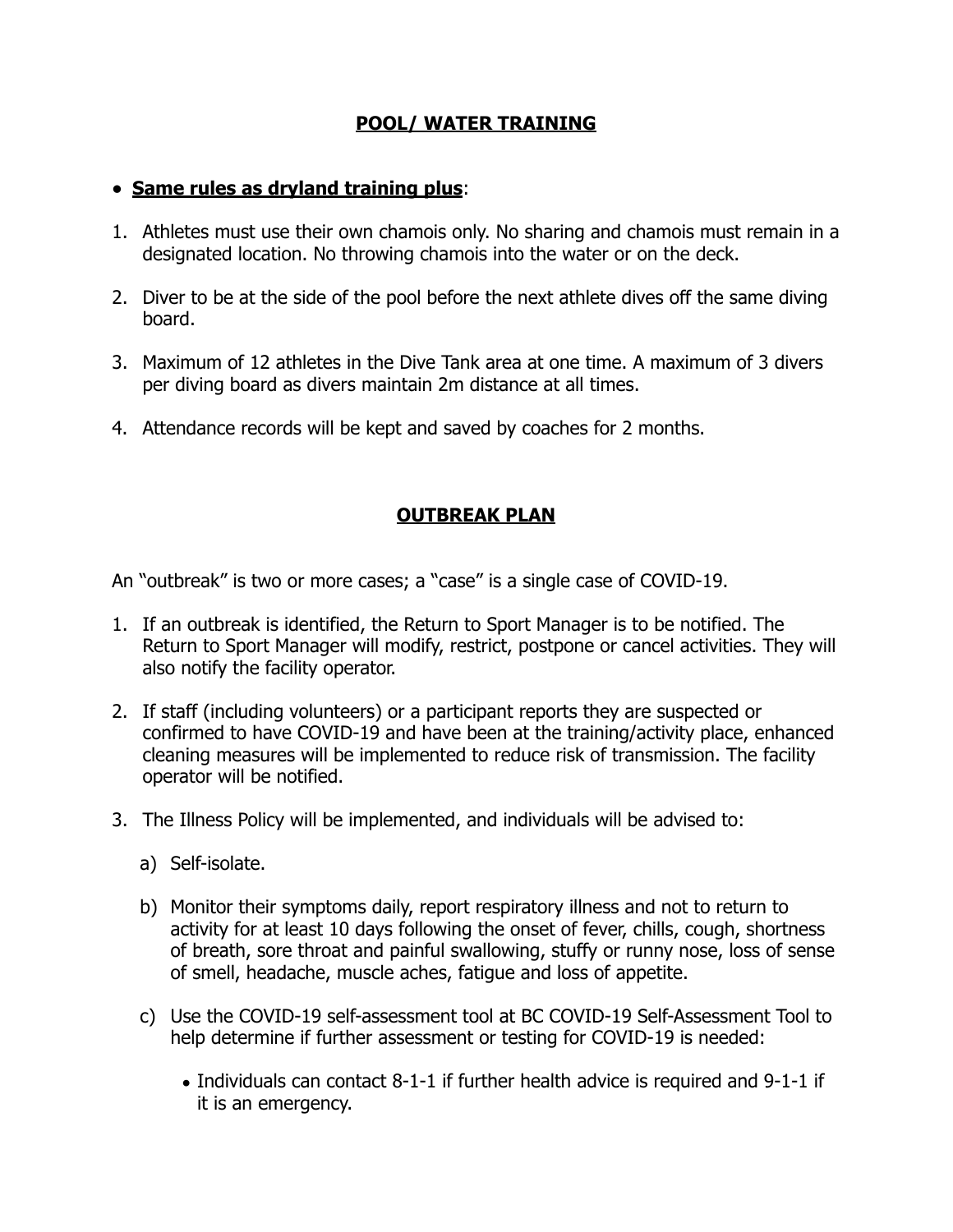- Individuals can learn more about how to manage their illness here: [http://](http://www.bccdc.ca/healthinfo/diseases-conditions/covid-19/about-covid-19/if-you-are-sick) [www.bccdc.ca/healthinfo/diseases-conditions/covid-19/about-covid-19/if-you](http://www.bccdc.ca/healthinfo/diseases-conditions/covid-19/about-covid-19/if-you-are-sick)[are-sick](http://www.bccdc.ca/healthinfo/diseases-conditions/covid-19/about-covid-19/if-you-are-sick)
- 4. In the event of a suspected case or outbreak of influenza-like-illness, the local health authority will be notified. The Illness Policy will be implemented and discussed with the Medical Health Officer.
- 5. If we are contacted by a medical health officer in the course of contact tracing, we are prepared to fully cooperate with local health authorities.

# **ILLNESS POLICY**

In this policy, "Team member" includes a coach, official, employee, volunteer, participant or parent/spectator.

- 1. Inform an individual in a position of authority (coach, team manager, program coordinator) immediately if, you feel any symptoms of COVID-19 such as fever, chills, cough, shortness of breath, sore throat and painful swallowing, stuffy or runny nose, loss of sense of smell, headache, muscle aches, fatigue and loss of appetite.
- 2. Assessment:
	- a) Team members must review the self-assessment signage located throughout the facility each morning before their shift/practice/activity to attest that they are not feeling any of the COVID 19 symptoms.
- c)
- a) Managers/coaches will visually monitor team members to assess any early warning signs as to the status of their health and to touch base on how they are regarding their personal safety throughout the workday/practice/activity.
- d)
- a) If Team Members are unsure please have them use the self-assessment tool https://bc.thrive.health/covid19/en or through the COVID-19 BC Support App self-assessment tool.
- 3. If a Team Member is feeling sick with COVID-19 symptoms:
	- a) They should remain at home and contact Health Link BC at 8-1-1.
- d)
- a) If they feel sick and /or are showing symptoms while at work, they should be sent home immediately and have them contact 8-1-1 or a doctor for further guidance.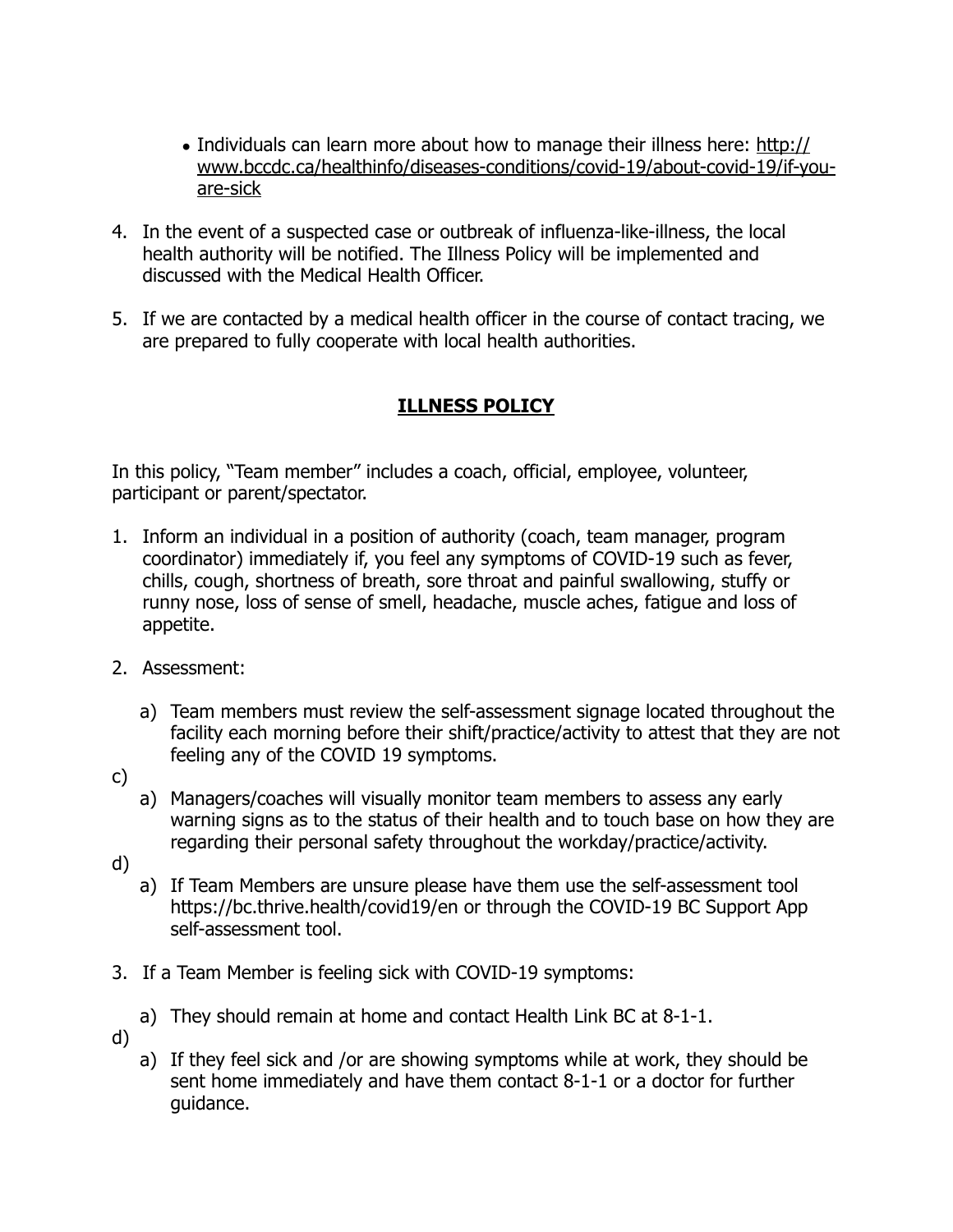- b) No Team Member may participate in a practice/activity if they are symptomatic.
- 4. If a Team Member tests positive for COVID-19:
	- a) The Team Member will not be permitted to return to the workplace/practice/ facility until they are free of the COVID-19 virus.
	- b) Any Team Members who work/play closely with the infected Team Member will also be removed from the workplace/practice/facility for at least 14 days to ensure the infection does not spread further.
	- c) Close off, clean and disinfect their work/practice/facility area immediately and any surfaces that could have potentially be infected/touched.
- 5. If a Team Member has been tested and is waiting for the results of a COVID-19 Test:
	- a) As with the confirmed case, the Team Member must be removed from the workplace/practice/facility.
	- b) The Public Health Agency of Canada advises that any person who has even mild symptoms to stay home and call the public health authority of B.C.
	- c) Other Team Members who may have been exposed will be informed and removed from the workplace/practice/activity for at least 14 days or until the diagnosis of COVID-19 is ruled out by health authorities.
	- d) The workspace/practice/activity space will be closed off, cleaned, and disinfected immediately and any other surfaces that could have potentially been infected/ touched.
- 6. If a Team Member has come into contact with someone who is confirmed to have COVID-19:
	- a) Team Members must advise their outbreak manager/coach if they reasonably believe they have been exposed to COVID-19.
	- b) Once the contact is confirmed, the Team Member will be removed from the workplace/practice/activity for at least 14 days or as otherwise directed by public health authorities. Team Members who may have come into close contact with the Team Member will also be removed from the workplace for at least 14 days.
	- c) The workspace/activity area will be closed off, cleaned, and disinfected immediately and any other surfaces that could have potentially been infected/ touched.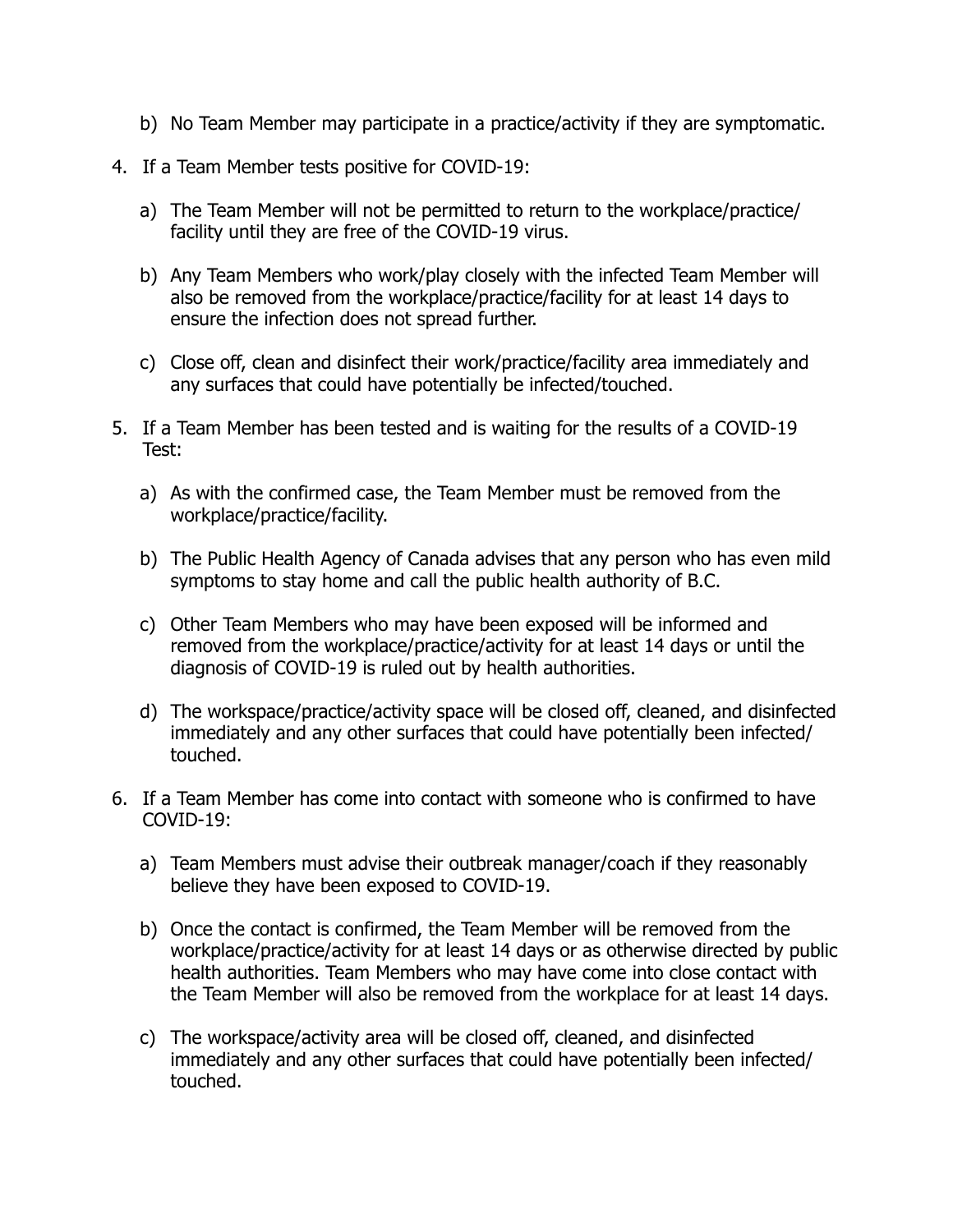- 7. Quarantine or Self-Isolate if:
	- a) Any Team Member who has travelled outside of Canada or the province within the last 14 days is not permitted to enter any part of the facility and must quarantine and self-isolate.
	- b) Any Team Member with any symptoms of COVID-19 is not permitted to enter any part of the facility and must quarantine and self-isolate.
	- c) Any Team Member from a household with someone showing symptoms of COVID-19 is not permitted to enter any part of the facility and must quarantine and self-isolate.
	- d) Any Team Member who is in quarantine or self-isolating as a result of contact with an infected person or in families who are self-isolating, is not permitted to enter any part of the facility.

## **QUESTIONNAIRE**

- 1. Do you have any of the following symptoms: answer each question individually:
	- (1) Cold or flu like symptoms?
	- (2) Fever
	- (3) Chills
	- (4) Shortness of breath
	- (5) Sore throat or painful swallowing
	- (6) Stuffed up or runny nose
	- (7) Significant fatigue
	- (8) Loss of sense of smell
	- (9) Headache
	- (10)Muscle aches
	- (11)Loss of appetite
- 2. Has anyone in your household had any of the symptoms from question 1?
- 3. Have you or anyone in your household been outside of Canada in the last 14 days?
- 4. Have you been in contact with anyone that has been positive for Covid-19 in the last 14 days?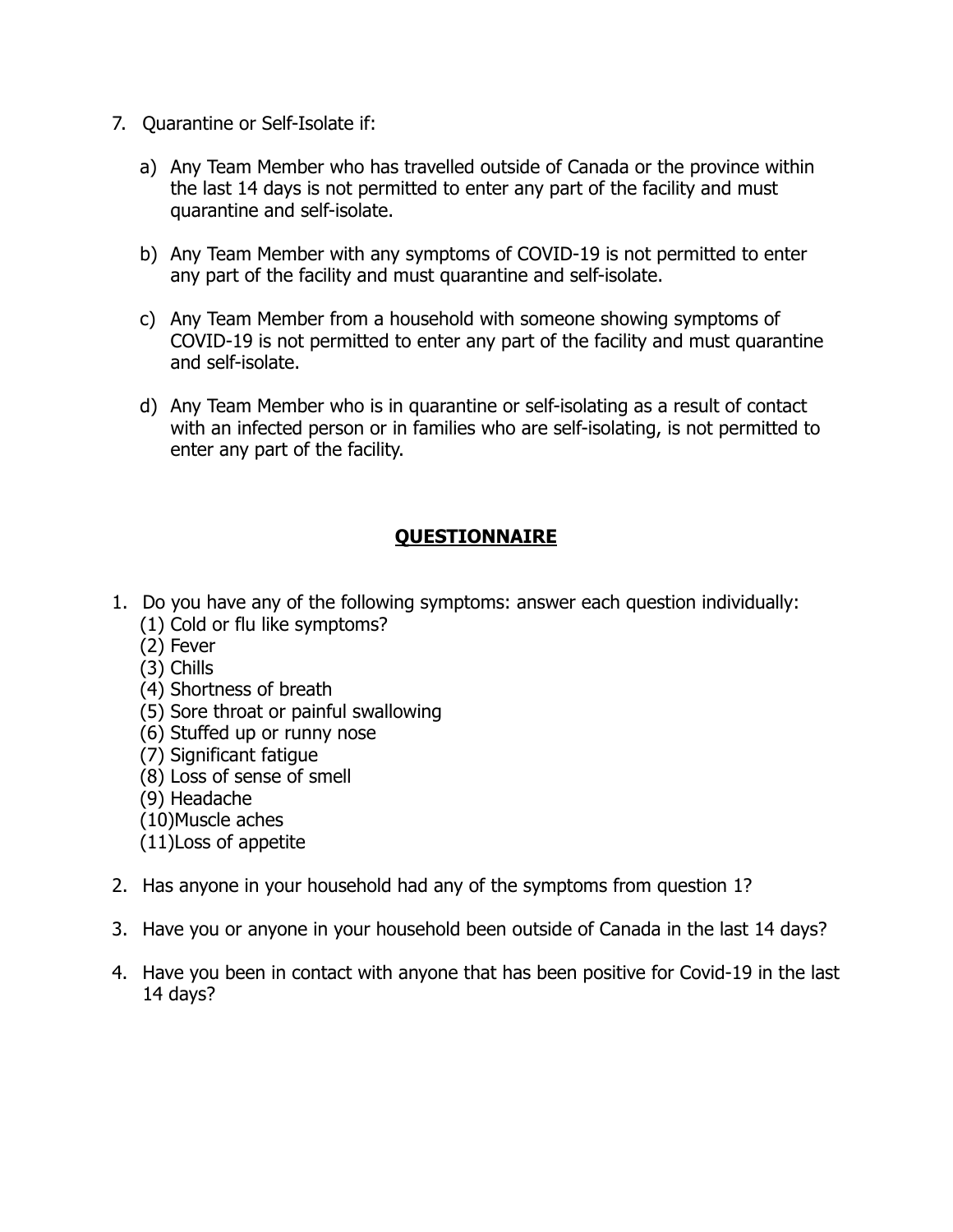## **COVID-19 SAFETY PLAN.**

#### **Step 1: Assessing the risk in the training environment**

Since the main diving training is already physically distanced our risks of close proximity involve the non-sport actions outlined below:

- 1. During the entering and exit process as participants gather and move through a narrow space.
- 2. During a warm-up phase where participants could be closer together.
- 3. In line ups for the use of equipment such as the diving board or trampoline.

We have identified areas where people gather:

- 1. Spectators generally gather in the stands and at the entrance and exit.
- 2. The athletes generally gather during the warm and arrival as they greet each other.

We have identified situations and processes where individuals are close to one another or members of the public:

- 1. Divers can be close to the public as they move through the entrances and change rooms.
- 2. Divers can be close to each other as they wait in line for their turns.

We have identified the equipment that may be shared by individuals

1. Divers share diving boards, chamois, mats and the trampolines.

We have identified surfaces that people touch often

- 1. These surfaces are the mats used for warm up as well as the trampoline (and the protective mats around the frame)
- 2. Diving boards, fulcrums and stairs are touched by feet only
- 3. The railings are often touched by participants hands
- 4. The drinking fountains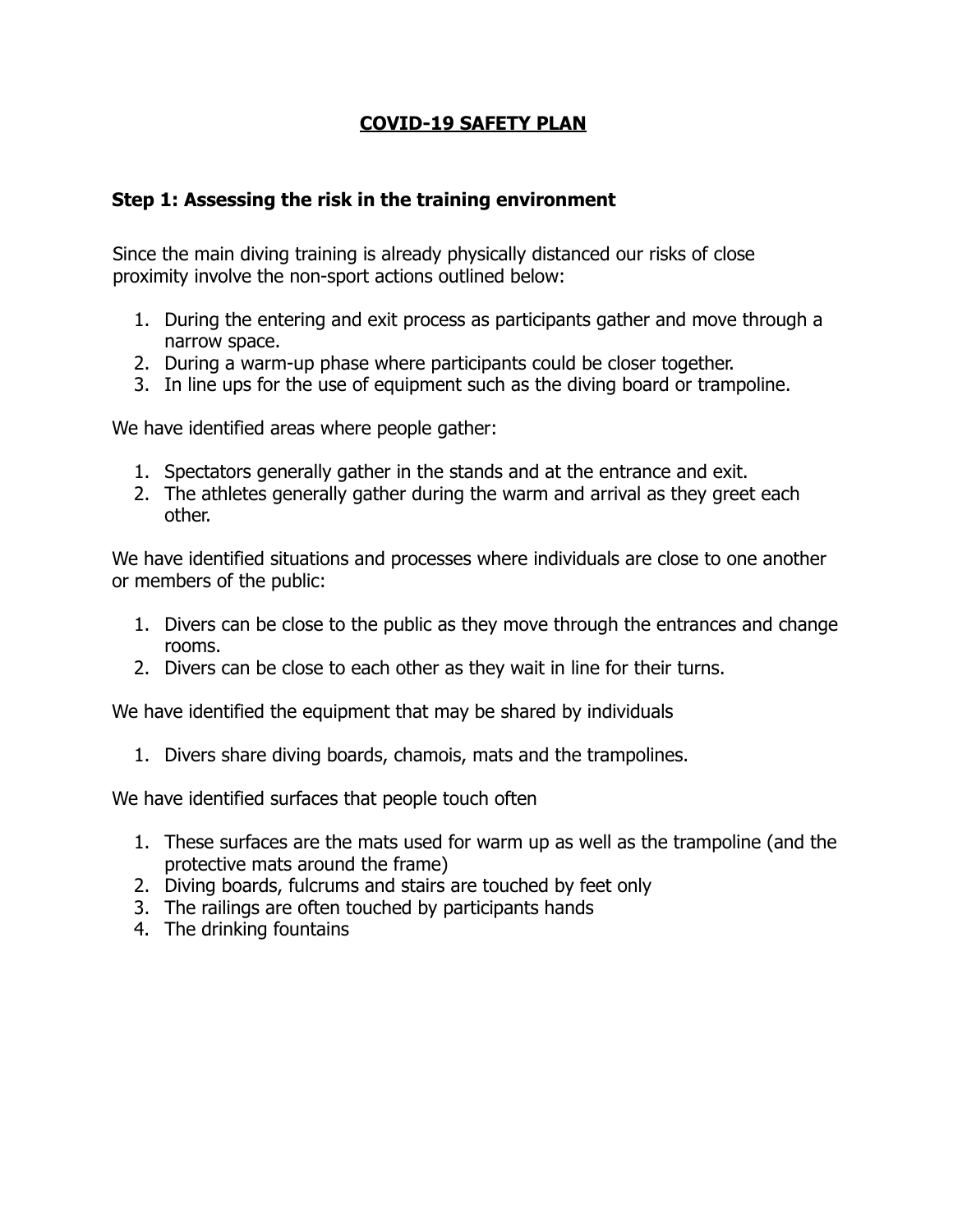## **Step 2: Implementing protocols to reduce the risks**

## **First level protection**

## **ELIMINATION**

Limiting the number of people and ensuring physical distance whenever possible.

We have established maximum program numbers for our program that meets facility requirements LIMITING NUMBERS. iDive Diving Academy will follow the facility maximum allowable numbers unless the facility maximum numbers exceeds the BC Diving guidelines:

- 1. A maximum of 6 divers per coach and a maximum of 2 groups in the facility at any one time. Only 3 divers may use the same diving board to ensure they are continuously 2m distant from one another.
- 2. We have a maximum of 12 divers in the dive tank at any time.

We have established and posted occupancy limits for common areas such as meeting rooms, change rooms, washrooms, and elevators (if applicable).

# **COMMON AREAS**

- 1. Parents will be asked to remain outside the facility.
- 2. Divers will not use the facility change rooms (they are expected to arrive changed).
- 3. Divers will bring their own yoga style mat for personal use.
- 4. Only one athlete may leave the training to use a washroom at a time.
- 5. Divers will maintain their 2m distance from others during entry to the facility, warm up, and waiting in line for the diving boards. (There will be distance markers on the floor to indicate 2m distances in line ups as well as deck areas for warm up)

## **Third level protection: Rules and guidelines**

We have identified rules and guidelines for how participants, coaches, volunteers, spectators should conduct themselves.

We have clearly communicated these rules and guidelines through a combination of training and signage.

# **RULES AND COMMUNICATION**

1. A Member Communication document will be sent out to all club members outlining the new protocols for returning to sport, keeping everyone safe, and what we will do in case of an outbreak (attached).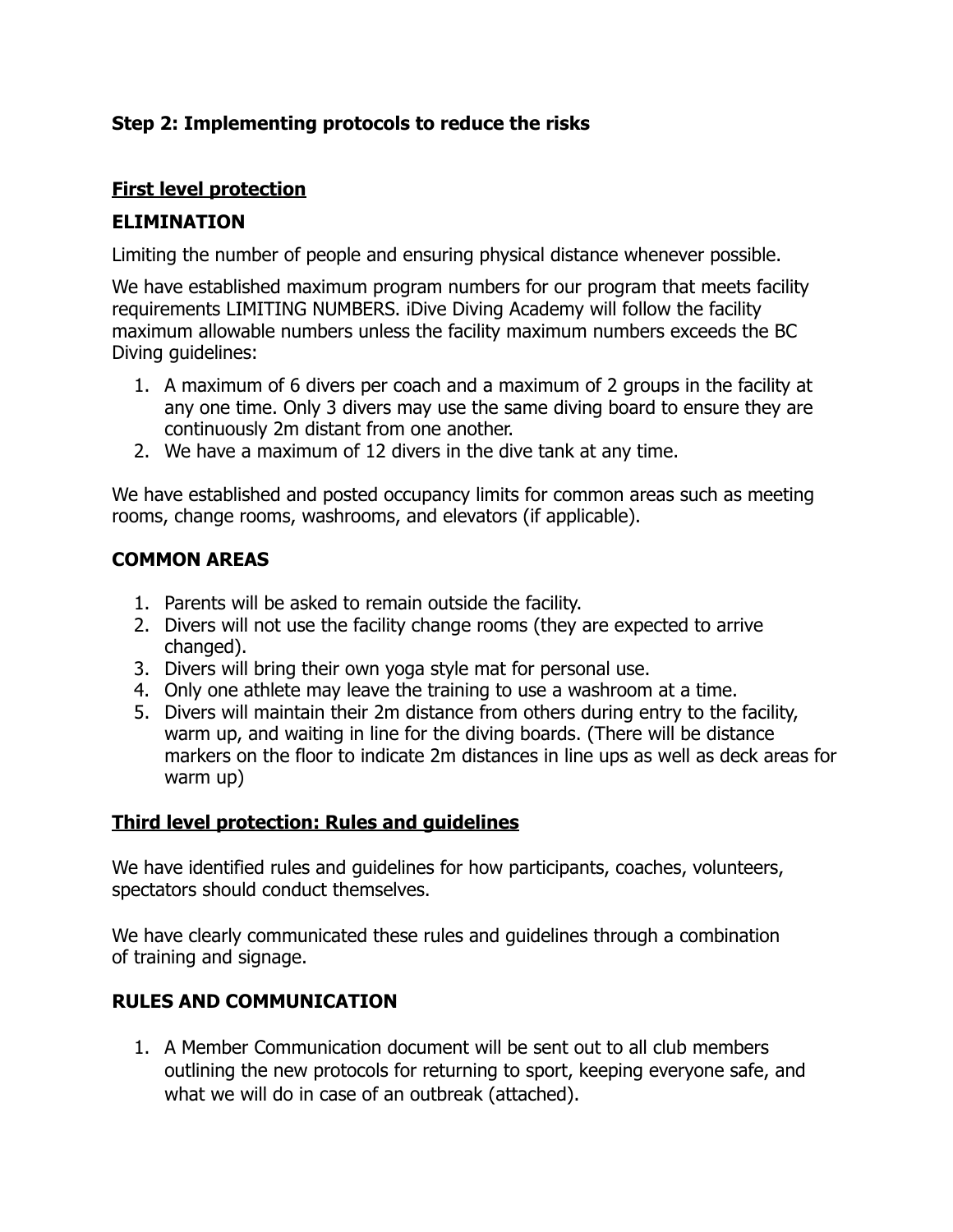- 2. Before returning to training, all participants will return a signed Participant agreement
- 3. AND declaration of compliance form (attached-parents will sign or minors) that outlines the new rules and guidelines that must be followed.
- 4. These rules and forms are also on the BC Diving website: [http://](http://www.bcdiving.ca/wp-content/uploads/2020/06/BC-Diving-Return-to-Sport29816-1.pdf) [www.bcdiving.ca/wp-content/uploads/2020/06/BC-Diving-Return-to-](http://www.bcdiving.ca/wp-content/uploads/2020/06/BC-Diving-Return-to-Sport29816-1.pdf)[Sport29816-1.pdf](http://www.bcdiving.ca/wp-content/uploads/2020/06/BC-Diving-Return-to-Sport29816-1.pdf)
- 5. And the iDive Diving Academy website: https://www.idivevancouver.ca

# **Fourth level protection:**

# **Using masks**

- 1. We have reviewed the information on selecting and using masks and instructions on how to use a mask.
- 2. We understand the limitations of masks to protect the wearer from respiratory droplets.

# **Using of PPE**

- a) Coaches will have masks and gloves available
- b) In the case an athlete is injured, and a coach needs to approach an athlete within the 2m distance, they will put on a mask and gloves
- c) Coaches will review the Health Canada Guidelines on Personal Protective Equipment use against COVID-19 before Returning to sport

#### **Reducing the risk of surface transmission through effective cleaning and hygiene practices**

- a) We have reviewed the information on cleaning and disinfecting surfaces.
- b) We have communicated good hygiene practices to participants, coaches, volunteers, etc.
- c) We have implemented cleaning protocols for all common areas and surfaces.
- d) Volunteers who are cleaning have adequate training and materials.
- e) We have removed unnecessary tools and equipment to simplify the cleaning process

# **6. Cleaning Protocols**

- a) Coaches will have reviewed the BCCDC's guidelines on cleaning and disinfecting
- b) Coaches will have hand sanitizer and disinfectant available at each training session
- c) Coaches will be responsible for cleaning all touch surfaces before and after each use. These surfaces include personal mats, the trampoline and crash mats.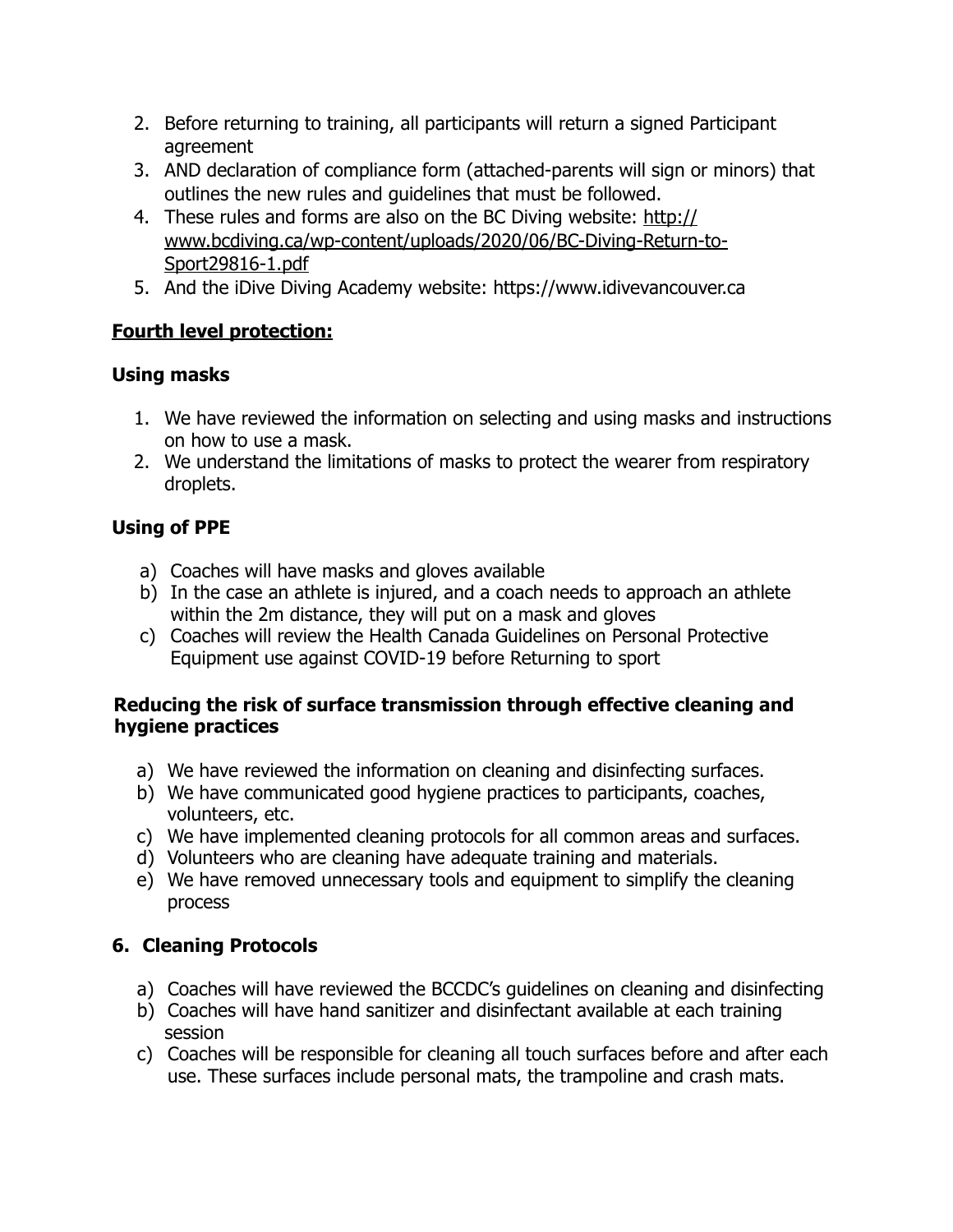d) When athletes or volunteers are asked to clean, they will be supervised by the coach to ensure they use their own personal cleaning cloth and the surface is adequately cleaned.

## **Step 3: Policies**

- The following conditions will prevent an individual from participating in sport activities:
	- 1. Anyone who has had symptoms of COVID-19 in the last 10 days. Symptoms include fever, chills, new or worsening cough, shortness of breath, sore throat, and new muscle aches or headache.
	- 2. Anyone directed by Public Health to self-isolate.
	- 3. Anyone who has arrived from outside of Canada or who has had contact with a confirmed COVID-19 case must self-isolate for 14 days and monitor for symptoms.
- If an individual starts to feel symptoms while participating:
	- 1. Sick individuals should report to first aid (or designated individual), even with mild symptoms.
	- 2. Sick individuals will be asked to wash or sanitize their hands, provided with a mask, and isolated. They will be directed to go straight home. If they are a minor- the parent/guardian will be contacted and directed to consult the BC COVID-19 Self-Assessment Tool, or call 811 for further guidance related to testing and self-isolation. The individual may be directed to an isolation room at the facility until they can be picked up by a parent or guardian (facility dependent).
	- 3. If the individual is severely ill (e.g., difficulty breathing, chest pain), we will call 911.
	- 4. Any surface the individual has come into contact with will be cleaned and disinfected.

# **Step 4: Communication plan and training**

We have a communication and training plan to ensure everyone is trained in policies and procedures.

All participants have received the policies for staying home when sick. Participants also understand that prior to every session they will be asked all the questions from our questionnaire. (attached)

There is signage posted at the sport location, including occupancy limits and effective hygiene practices.